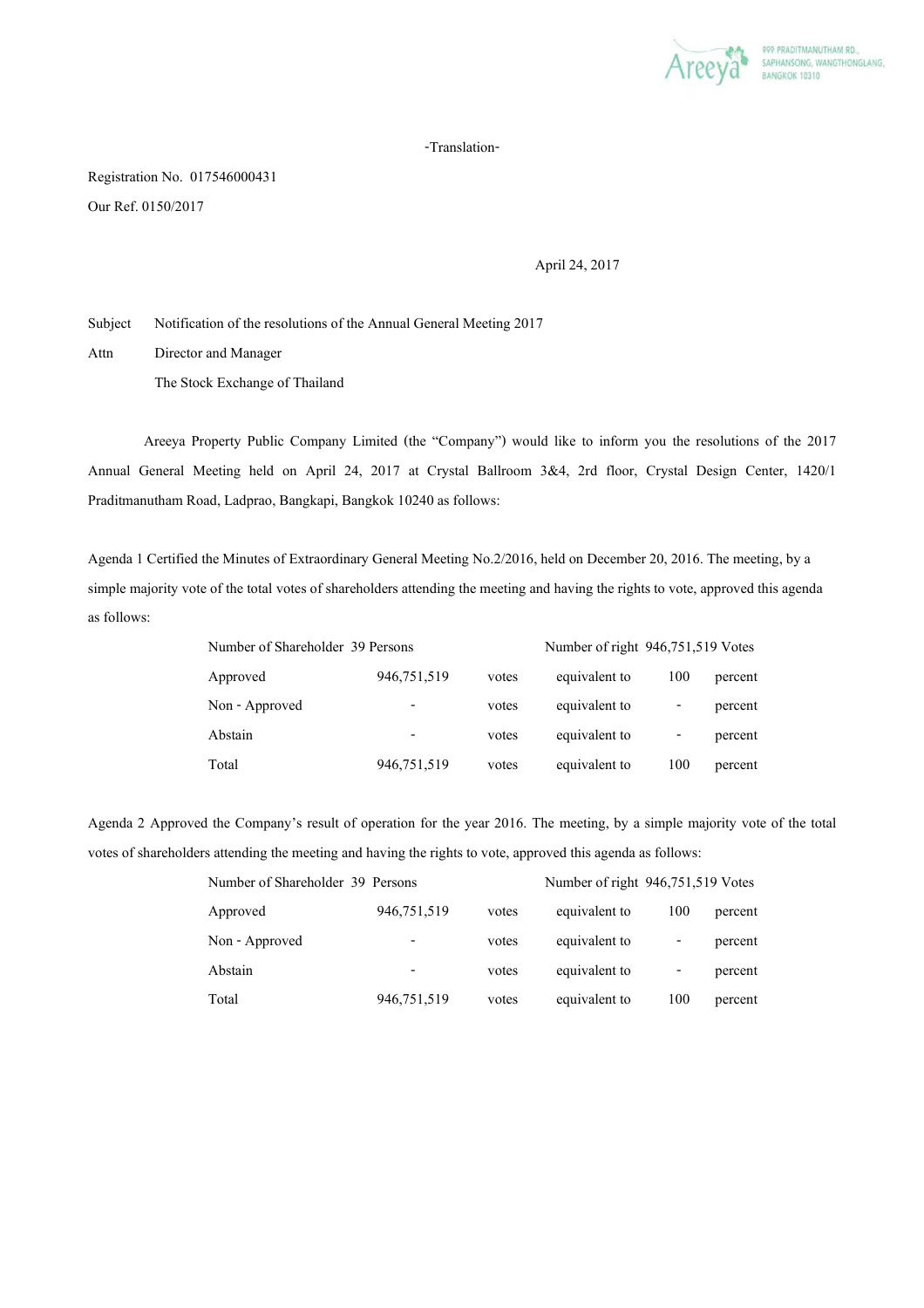

Agenda 3 Approved the audited Statement of financial position and Statements of comprehensive income for the year ended December 31, 2016. The meeting, by a simple majority vote of the total votes of shareholders attending the meeting and having the rights to vote, approved this agenda as follows:

| Number of Shareholder 39 Persons |             |       | Number of right 946,751,519 Votes |     |         |
|----------------------------------|-------------|-------|-----------------------------------|-----|---------|
| Approved                         | 946,751,519 | votes | equivalent to                     | 100 | percent |
| Non - Approved                   |             | votes | equivalent to                     |     | percent |
| Abstain                          |             | votes | equivalent to                     | -   | percent |
| Total                            | 946,751,519 | votes | equivalent to                     | 100 | percent |

Agenda 4 Approved the allocation profit for legal reserves in the amount of Baht 5,250,000 and approved dividend payment of net profit for the year ended December 31, 2016 in cash of Baht 0.05 per share for 980,000,000 shares, total amount Baht 49,000,000. The date for determination of sharesholders' entitlement to the dividend will be May 2, 2017 (Record date). The shareholder register will be closed on May 3, 2017. Payment will be made on May 23, 2016. The meeting, by a simple majority vote of the total votes of shareholders attending the meeting and having the rights to vote, approved this agenda as follows:

| Number of Shareholder 39 Persons |                          |       | Number of right 946,751,519 Votes |     |         |
|----------------------------------|--------------------------|-------|-----------------------------------|-----|---------|
| Approved                         | 946,751,519              | votes | equivalent to                     | 100 | percent |
| Non - Approved                   | $\overline{\phantom{0}}$ | votes | equivalent to                     | -   | percent |
| Abstain                          |                          | votes | equivalent to                     | -   | percent |
| Total                            | 946,751,519              | votes | equivalent to                     | 100 | percent |

Agenda 5 Approved the re-election of 3 directors who retired by rotation for another term with the votes attending the meeting and having the right to vote individual by person as follows:

1. Mr.Wisit Laohapoonrungsee, Chairman and Chief Executive Officer

The meeting, by a simple majority vote of the total votes of shareholders attending the meeting and having the rights to vote, approved this agenda as follows:

| Number of Shareholder 39 Persons |             |       | Number of right 946,751,519 Votes |     |         |
|----------------------------------|-------------|-------|-----------------------------------|-----|---------|
| Approved                         | 946,751,519 | votes | equivalent to                     | 100 | percent |
| Non - Approved                   |             | votes | equivalent to                     |     | percent |
| Abstain                          | -           | votes | equivalent to                     |     | percent |
| Total                            | 946,751,519 | votes | equivalent to                     | 100 | percent |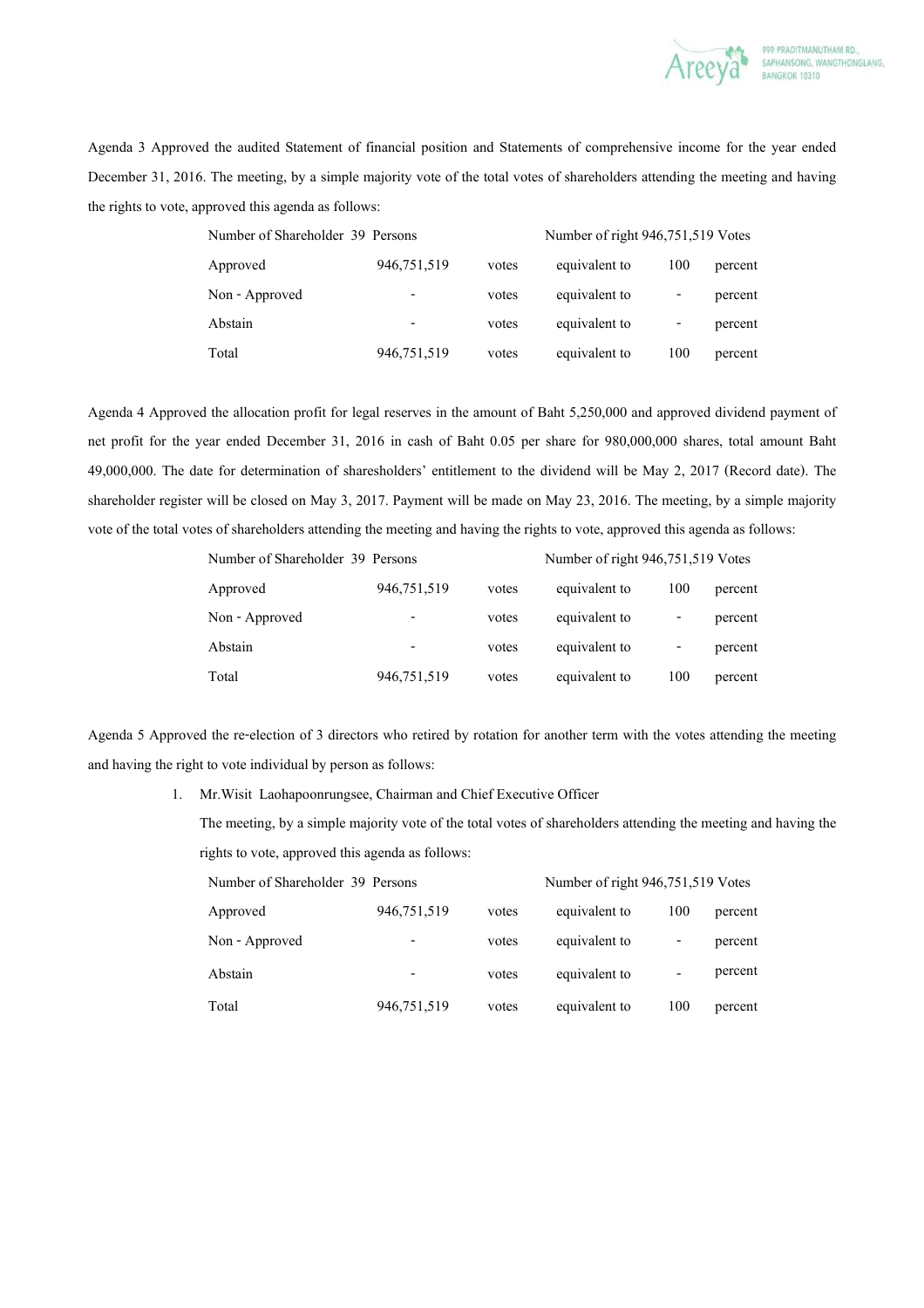

## 2. Mr. Thun Thiansuwan, Director and Executive Director

The meeting, by a simple majority vote of the total votes of shareholders attending the meeting and having the rights to vote, approved this agenda as follows:

| Number of Shareholder 39 Persons |             |       | Number of right 946,751,519 Votes |     |         |
|----------------------------------|-------------|-------|-----------------------------------|-----|---------|
| Approved                         | 946,751,519 | votes | equivalent to                     | 100 | percent |
| Non - Approved                   |             | votes | equivalent to                     | -   | percent |
| Abstain                          |             | votes | equivalent to                     | -   | percent |
| Total                            | 946,751,519 | votes | equivalent to                     | 100 | percent |

## 3. Mr. Preecha Boonyakida, Independent Director and Audit Committee

The meeting, by a simple majority vote of the total votes of shareholders attending the meeting and having the rights to vote, approved this agenda as follows:

| Number of Shareholder 39 Persons |                          |       | Number of right 946,751,519 Votes |     |         |  |
|----------------------------------|--------------------------|-------|-----------------------------------|-----|---------|--|
| Approved                         | 946,751,319              | votes | equivalent to                     | 100 | percent |  |
| Non - Approved                   | 200                      | votes | equivalent to                     | -   | percent |  |
| Abstain                          | $\overline{\phantom{0}}$ | votes | equivalent to                     | -   | percent |  |
| Total                            | 946,751,519              | votes | equivalent to                     | 100 | percent |  |

Agenda 6 Approved the Directors' remunerations 2016. The amount of remunerations and meeting allowances shall be valid until being changed by the resolution of General Meeting of Shareholders:

| 6.1 Annual Remuneration to each independent director | 300,000 | Baht/person/year        |
|------------------------------------------------------|---------|-------------------------|
| 6.2 Independent Director's Meeting Allowance         |         | 15,000 Baht/person/time |
| 6.3 Audit Committee's Meeting Allowance              |         | 15,000 Baht/person/time |

 The meeting, by no less than second-third of the total votes of shareholders attending the meeting and having the rights to vote, approved this agenda as follows:

| Number of Shareholder 39 Persons |             |       | Number of right 946,751,519 Votes |     |         |
|----------------------------------|-------------|-------|-----------------------------------|-----|---------|
| Approved                         | 946,751,519 | votes | equivalent to                     | 100 | percent |
| Non - Approved                   | -           | votes | equivalent to                     | -   | percent |
| Abstain                          |             | votes | equivalent to                     | -   | percent |
| Total                            | 946,751,519 | votes | equivalent to                     | 100 | percent |